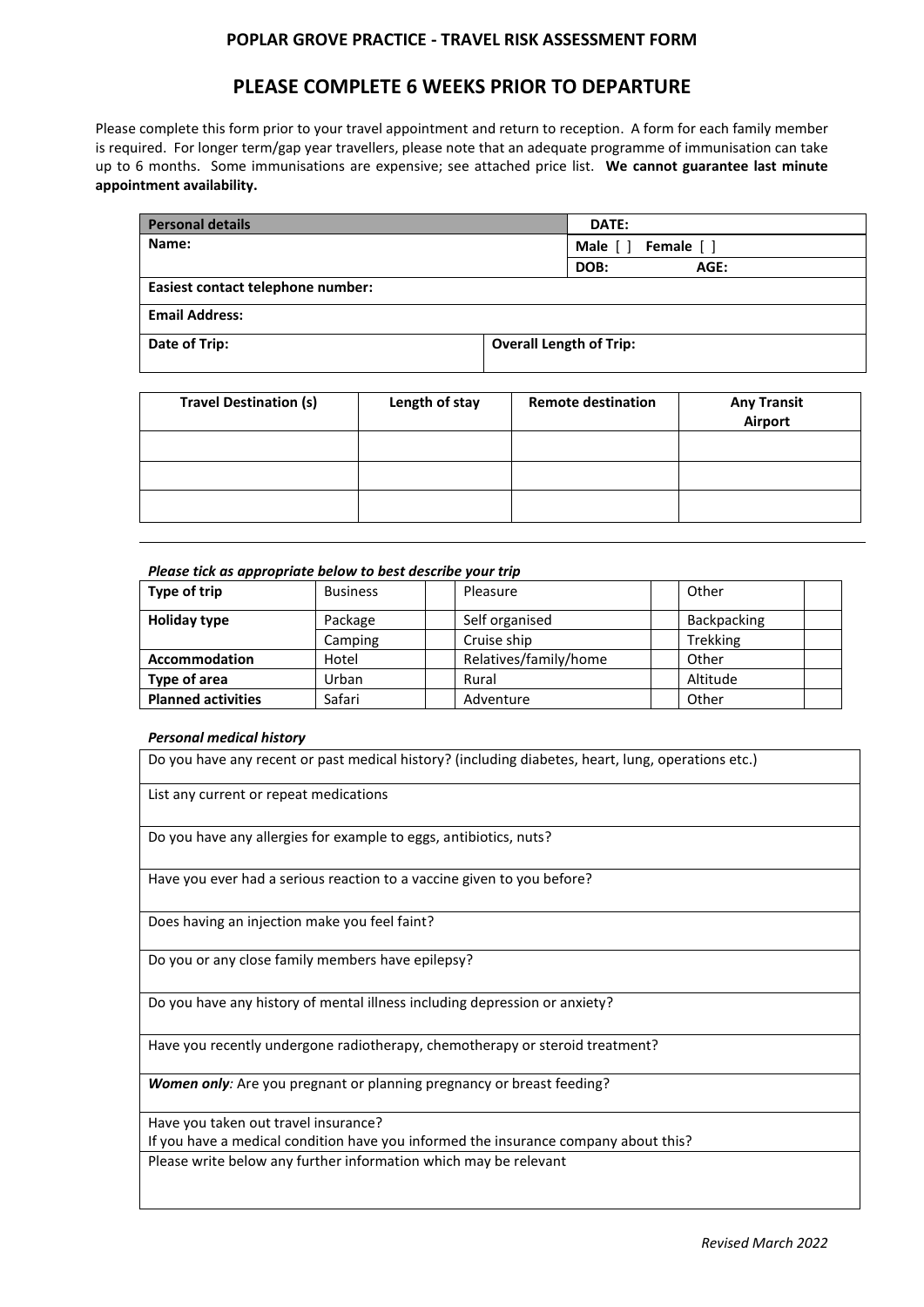| <b>Vaccination History</b>                                                            |            |                   |  |  |
|---------------------------------------------------------------------------------------|------------|-------------------|--|--|
| Have you ever had any of the following vaccinations / malaria tablets and if so when? |            |                   |  |  |
| <b>Yellow Fever</b>                                                                   | Polio      | Jap B Enceph      |  |  |
| Typhoid                                                                               | Tetanus    | Hepatitis B       |  |  |
| Hepatitis A                                                                           | Diphtheria | Rabies            |  |  |
| Influenza                                                                             | Meningitis | <b>Tick Borne</b> |  |  |
| Other                                                                                 |            |                   |  |  |
| Malaria tablets                                                                       |            |                   |  |  |

**I confirm that I am fit and well. I have no reason to think that I might be pregnant. I give my consent to the vaccines being given.**

**Signed: \_\_\_\_\_\_\_\_\_\_\_\_\_\_\_\_\_\_\_\_\_\_\_\_\_\_\_\_\_\_\_\_\_\_\_\_\_\_\_\_\_\_ Date: \_\_\_\_\_\_\_\_**

After completing this form, it should be returned to your surgery. A clinician will contact you to book your appointment and to confirm what immunisations will be required and cost.

- Payment must be made on arrival. Please ensure you arrive 10 minutes early to enable **staff to process your payment. You will be issued with a receipt, which you must show to the nurse before any treatment is administered.**
- **N.B.** If malaria tablets are required there is a separate private prescription charge.

#### **For official use**

#### **TRAVEL VACCINES RECOMMENDED FOR THIS TRIP AND COST**

| <b>Disease protection</b> | Yes | No | <b>Discuss</b> | <b>Disease Protection</b> | Yes | No | <b>Discuss</b> |
|---------------------------|-----|----|----------------|---------------------------|-----|----|----------------|
| <b>Hepatitis A</b>        |     |    |                | <b>Yellow Fever</b>       |     |    |                |
| Typhoid                   |     |    |                | <b>Meningitis ACWY</b>    |     |    |                |
| Tetanus                   |     |    |                | Rabies                    |     |    |                |
| Diphtheria                |     |    |                | Hepatitis B               |     |    |                |
| Polio                     |     |    |                | Japanese B Enceph         |     |    |                |
| Tickborne Enceph          |     |    |                | Other                     |     |    |                |

| Consultation only regarding Malaria    |      | No l |
|----------------------------------------|------|------|
| Malaria tablets or discussion required | Yes, | No ( |

| Nurse appointment time                                 | 10 mins | 20 mins    | 30 mins | mins with partner<br>0r |  |
|--------------------------------------------------------|---------|------------|---------|-------------------------|--|
| Amount due:                                            |         |            |         |                         |  |
| Authorisation for Patient Specific Direction (PSD) Use |         |            |         |                         |  |
| <b>Assessor's Name:</b>                                |         | Signature: |         | Date:                   |  |
| <b>Prescriber's Name:</b>                              |         | Signature: |         | Date:                   |  |

**Please bring any travel vaccination cards you may have to your travel consultation.**

**Travel information and vaccine prices can be found on our websit[e www.poplar-grove.co.uk](http://www.poplar-grove.co.uk/)**

**THANK YOU**